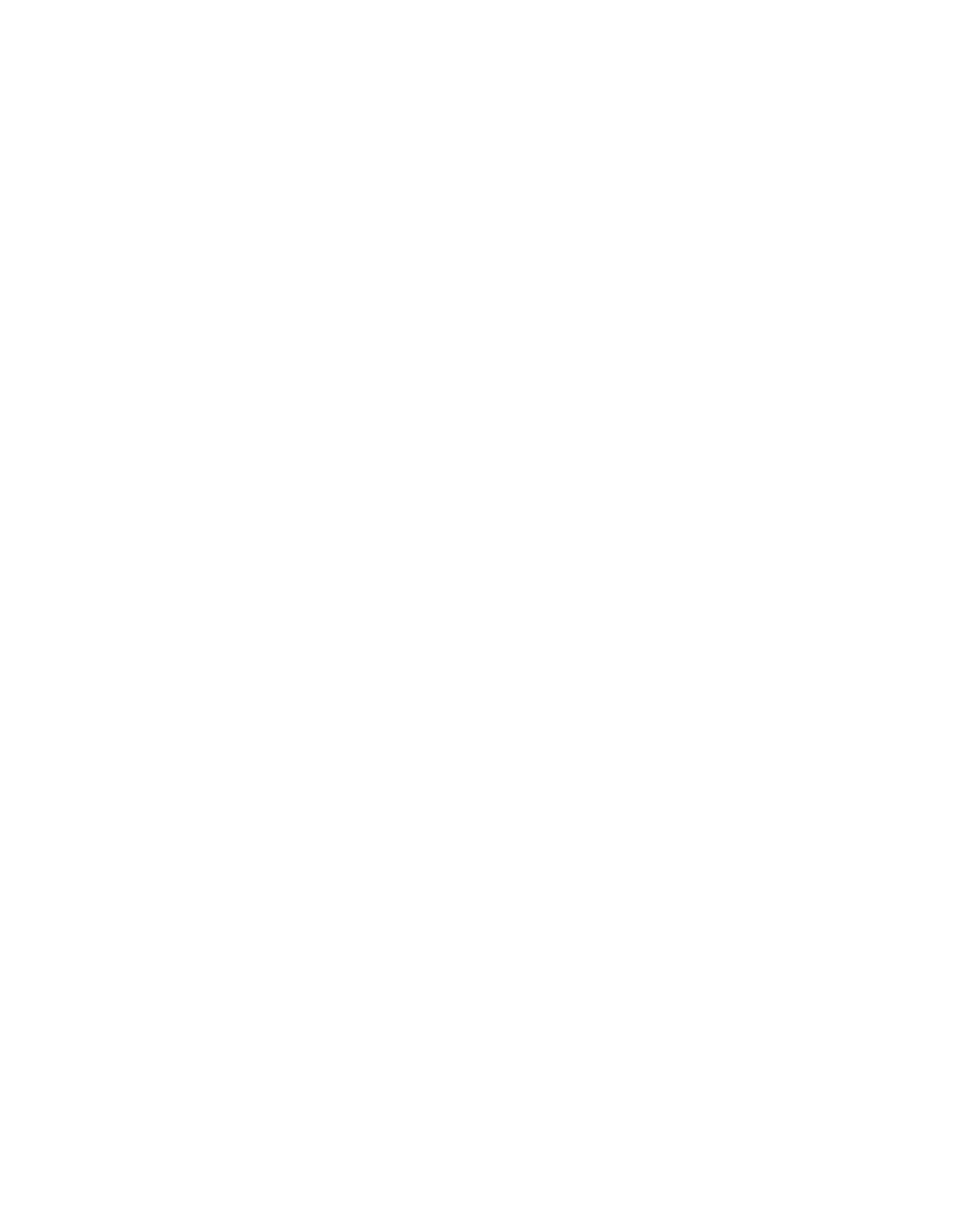# **BuIlDING EVACuATION**

Please follow these rules:

- Remain calm and avoid panic.
- Evacuate immediately at the sound of the alarm or verbal order to evacuate.
- Take personal ID, purse or medicines with you leave everything else.
- Close but DO NOT LOCK doors as you leave. Leave lights on.
- $\blacktriangleright$  Know the locations of at least two exits. During an emergency walk to the nearest exit and evacuate the building.
- Walk in an orderly but rapid manner, forming evacuation lines if possible. Bring any visitors with you.
- Alert others around you, but do not proceed to another area of the building to evacuate with friends.
- Walk directly out of the building.
- $\blacktriangleright$  If possible, move any obstructions found in passageways or exits out of the exit path.
- Go to your assigned emergency assembly point outside the building and wait there. Do not leave the area unless you are told to do so by your CNM security officers or emergency response personnel (police or fire personnel).

In case of fire, ANYONE MAY PULL THE FIRE EVACUATION ALARM and assist in evacuating the building.

- **1.** Remain calm.
- **2.** Designate someone to contact CNM Security by dialing: -911 on any CNM phone
	- or
	- -224-3001 if using a cell phone
- **3.** Evacuate the building in an orderly but rapid manner.
- **4.** Do not attempt to enter smoke-filled or "hot" rooms.
- **5.** Do not use the elevators to evacuate building.
- **6.** Go to your assigned emergency assembly point outside the building and wait there. Do not leave the area unless you are told to do so by CNM security officers or emergency response personnel (police or fire personnel).
- **7.** Account for all persons known to have been in your area at the time of the evacuation. IS EVERYONE OUT? Report to emergency personnel anyone you believe may still be in the building.
- $\blacktriangleright$  Account for all persons known to have been in your area at the time of the evacuation. IS EVERYONE OUT? Report to emergency personnel anyone you believe may still be in the building.
- $\triangleright$  Do not re-enter the building until notified by security personnel to do so. Fire personnel often silence the alarm in order to communicate with each other. Silencing the alarm is NOT a signal for you to re-enter the building.
- Mait for "ALL CLEAR" orders to return to building, or the "LEAVE CAMPUS" order to evacuate the campus.
- $\triangleright$  Do not leave for the day unless authorized to do so by emergency personnel (police and/or fire personnel) or CNM Security.

### **PLEASE DON'T**

- $\blacktriangleright$  Panic or run
- $\blacktriangleright$  Use an elevator
- $\blacktriangleright$  Take personal valuables, equipment or paperwork
- $\blacktriangleright$  Congregate outside the building exit

#### **DO NOT LEAVE CAMPUS WITHOUT CHECKING IN AT THE EMERGENCY ASSEMBLY POINT.**

- **8.** Do not re-enter the building until notified by security personnel to do so. Fire personnel often silence the alarm in order to communicate with each other. Silencing the alarm is NOT a signal for you to re-enter the building.
- **9.** Wait for "ALL CLEAR" orders to return to building, or the "LEAVE CAMPUS" order to evacuate the campus.
- **10.** Do not leave for the day unless authorized to do so by emergency personnel (police and/or fire personnel (police and/or fire personnel) or CNM security.

### EVERYONE MUST EVACUATE WHEN ORDERED; NO EXCEPTIONS!